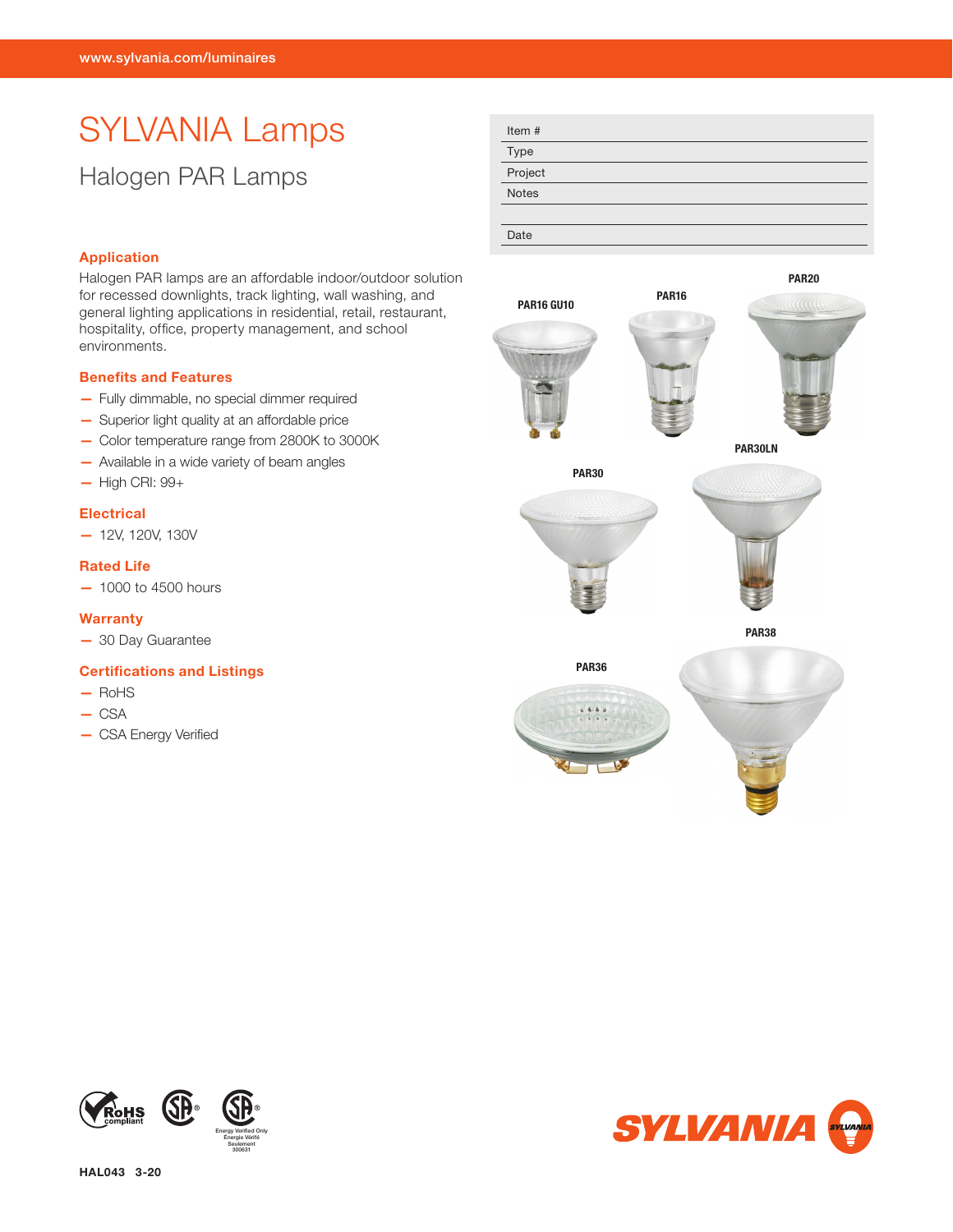## Ordering Guide

| XX                  | <b>PARXX</b>         | <b>HAL</b>    |                 | XX                        | xxxx               |                    | XXXV            |
|---------------------|----------------------|---------------|-----------------|---------------------------|--------------------|--------------------|-----------------|
| Wattage             | Lamp Type            | Technology    | $IR = Infrared$ | Base Type                 | Beam Spread        | $LL =$ Long Life   | Voltage         |
| 36, 39, 50, 60, 70, | PAR16, PAR20, PAR30, | HAL = Halogen | $S = Short$     | $=$ E26                   | NFL25. NFL30       | $DL = Double Life$ | 12V, 120V, 130V |
| 75, 80, 90          | PAR30LN, PAR36,      |               |                 | $GU10 = GU10$             | FL30, FL40         | $TL = Triple Life$ |                 |
|                     | PAR38                |               |                 | PAR36 uses screw terminal | NSP6. NSP10. NSP13 |                    |                 |
|                     |                      |               |                 | and spade connector       | <b>SP10</b>        |                    |                 |

WFL30, WFL40, WFL50

## Ordering Information

| Item<br>Number | <b>Ordering Abbreviation</b>        | Wattage | Base<br><b>Type</b>                   | <b>Replaces</b> | Input<br><b>Voltage</b> | Average<br>Life (hrs) | <b>CCT</b> | <b>Typical</b><br>Lumens<br>(lm) | <b>CRI</b> | Beam<br>Angle     | Case<br>Qty.    |
|----------------|-------------------------------------|---------|---------------------------------------|-----------------|-------------------------|-----------------------|------------|----------------------------------|------------|-------------------|-----------------|
| 10708          | 39PAR38HALNFL25120V 10/CS 1/SKU     | 39      | E26/50x39                             | *16729          | <b>120V</b>             | 1500                  | 2850K      | 550                              | 100        | NFL <sub>25</sub> | 10              |
| 10709          | 39PAR38HALNFL25120V 6/CS 1/SKU      | 39      | E26/50x39                             | *16731          | <b>120V</b>             | 1500                  | 2850K      | 550                              | 100        | NFL <sub>25</sub> | 6               |
| 10710          | 39PAR38HALNEL25130V 10/CS 1/SKU     | 39      | E26/50x39                             | *16733          | <b>130V</b>             | 1500                  | 2850K      | 550                              | 100        | NFL <sub>25</sub> | 10              |
| 10711          | 39PAR38HALNFL252120V 10/CS 2/SKU    | 39      | E26/50x39                             | *16730          | <b>120V</b>             | 1500                  | 2850K      | 550                              | 100        | NFL <sub>25</sub> | 10              |
| 10712          | 39PAR38HALNFL25LL120V 10/CS 1/SKU   | 39      | E26/50x39                             | *16580          | <b>120V</b>             | 2000                  | 2800K      | 520                              | 100        | NFL <sub>25</sub> | 10              |
| 10713          | 39PAR38HALSP10120V 10/CS 1/SKU      | 39      | E26/50x39                             | *16728          | <b>120V</b>             | 1500                  | 2850K      | 550                              | 100        | <b>SP10</b>       | 10              |
| 10714          | 39PAR38HALSP10LL120V 10/CS 1/SKU    | 39      | E26/50x39                             | *16579          | <b>120V</b>             | 2000                  | 2800K      | 520                              | 100        | <b>SP10</b>       | 10              |
| 10715          | 50PAR38HALNFL25120V 10/CS 1/SKU     | 50      | E26/50x39                             | *16735          | <b>120V</b>             | 1100                  | 2875K      | 850                              | 99         | NFL25             | 10              |
| 10716          | 60PAR38HALNFL25120V 10/CS 1/SKU     | 60      | E26/50x39                             | *16738          | <b>120V</b>             | 1100                  | 2900K      | 1070                             | 99         | NFL <sub>25</sub> | 10              |
| 10717          | 60PAR38HALNFL252120V 10/CS 2/SKU    | 60      | E26/50x39                             | *16739          | <b>120V</b>             | 1100                  | 2900K      | 1070                             | 99         | NFL25             | 10              |
| 10718          | 60PAR38HALNFL25CVP6120V 6/CS 6/SKU  | 60      | E26/50x39                             | *16740          | <b>120V</b>             | 1100                  | 2900K      | 1070                             | 99         | NFL <sub>25</sub> | $6\phantom{.}$  |
| 10719          | 60PAR38HALSP10120V 10/CS 1/SKU      | 60      | E26/50x39                             | *16737          | <b>120V</b>             | 1100                  | 2900K      | 1070                             | 99         | <b>SP10</b>       | 10              |
| 10720          | 70PAR38HALNFL25120V 10/CS 1/SKU     | 70      | E26/50x39                             | *16743          | <b>120V</b>             | 1100                  | 2925K      | 1305                             | 99         | NFL <sub>25</sub> | 10              |
| 10721          | 70PAR38HALNFL25RP120V 6/CS 6/SKU    | 70      | E26/50x39                             | *16745          | <b>120V</b>             | 1100                  | 2925K      | 1305                             | 99         | NFL25             | 6               |
| 10722          | 70PAR38HALNFL25TWIN120V 10/CS 2/SKU | 70      | E26/50x39                             | *16744          | <b>120V</b>             | 1100                  | 2925K      | 1305                             | 99         | NFL25             | 10              |
| 10723          | 70PAR38HALSP10120V 10/CS 1/SKU      | 70      | E26/50x39                             | *16742          | <b>120V</b>             | 1100                  | 2925K      | 1305                             | 99         | <b>SP10</b>       | 10              |
| 10724          | 70PAR38HALWFL50120V 10/CS 1/SKU     | 70      | E26/50x39                             | *16746          | <b>120V</b>             | 1100                  | 2925K      | 1305                             | 99         | WFL50             | 10              |
| 10725          | 80PAR38HALNFL25120V 10/CS 1/SKU     | 80      | E26/50x39                             | *16748          | <b>120V</b>             | 1100                  | 2950K      | 1545                             | 99         | NFL <sub>25</sub> | 10              |
| 10726          | 80PAR38HALNFL25120V 6/CS 6/SKU      | 80      | E26/50x39                             | *16750          | <b>120V</b>             | 1100                  | 2950K      | 1545                             | 99         | NFL25             | $6\phantom{.}$  |
| 10727          | 80PAR38HALNFL252120V 10/CS 2/SKU    | 80      | E26/50x39                             | *16749          | <b>120V</b>             | 1100                  | 2950K      | 1545                             | 99         | NFL <sub>25</sub> | 10              |
| 10728          | 80PAR38HALSP10120V 10/CS 1/SKU      | 80      | E26/50x39                             | *16747          | <b>120V</b>             | 1100                  | 2950K      | 1545                             | 99         | <b>SP10</b>       | 10              |
| 10729          | 80PAR38HALWFL50120V 10/CS 1/SKU     | 80      | E26/50x39                             | *16751          | <b>120V</b>             | 1100                  | 2950K      | 1545                             | 99         | WFL50             | 10              |
| 17182          | 39PAR20HALFL30120V 10/CS 1/SKU      | 39      | E26/24                                | *16104          | <b>120V</b>             | 1500                  | 2850K      | 475                              | 100        | <b>FL30</b>       | 10              |
| 17183          | 39PAR20HALFL30130V 10/CS 1/SKU      | 39      | E26/24                                | *16109          | <b>130V</b>             | 1500                  | 2850K      | 475                              | 100        | <b>FL30</b>       | 10              |
| 17184          | 39PAR20HALFL302120V 10/CS 2/SKU     | 39      | E26/24                                | *16105          | <b>120V</b>             | 1500                  | 2850K      | 475                              | 100        | <b>FL30</b>       | 10              |
| 17185          | 39PAR20HALFL30LL120V 10/CS 1/SKU    | 39      | E26/24                                | *16111          | <b>120V</b>             | 2000                  | 2850K      | 450                              | 100        | <b>FL30</b>       | 10              |
| 17186          | 39PAR20HALFL30LL2120V 10/CS 2/SKU   | 39      | E26/24                                | *16112          | <b>120V</b>             | 2000                  | 2850K      | 450                              | 100        | <b>FL30</b>       | 10              |
| 17187          | 39PAR20HALSP10120V 10/CS 1/SKU      | 39      | E26/24                                | *16103          | <b>120V</b>             | 1500                  | 2850K      | 475                              | 100        | <b>SP10</b>       | 10              |
| 17188          | 39PAR30HALNFL25120V 10/CS 1/SKU     | 39      | E26/24                                | *16118          | <b>120V</b>             | 1500                  | 2850K      | 550                              | 100        | NFL25             | 10              |
| 17189          | 39PAR30HALNFL25130V 10/CS 1/SKU     | 39      | E26/24                                | *16122          | <b>130V</b>             | 1500                  | 2850K      | 550                              | 100        | NFL <sub>25</sub> | 10              |
| 17190          | 39PAR30HALNFL25LL120V 10/CS 1/SKU   | 39      | E26/24                                | *16134          | <b>120V</b>             | 2000                  | 2800K      | 520                              | 100        | NFL25             | 10              |
| 17191          | 39PAR30HALSP10120V 10/CS 1/SKU      | 39      | E26/24                                | *16117          | <b>120V</b>             | 1500                  | 2850K      | 550                              | 100        | <b>SP10</b>       | 10              |
| 17192          | 39PAR30HALSP10130V 10/CS 1/SKU      | 39      | E26/24                                | *16121          | <b>130V</b>             | 1500                  | 2850K      | 550                              | 100        | <b>SP10</b>       | 10              |
| 17193          | 39PAR30HALWFL50120V 10/CS 1/SKU     | 39      | E26/24                                | *16119          | <b>120V</b>             | 1500                  | 2850K      | 550                              | 100        | WFL50             | 10              |
| 17194          | 39PAR30HALWFL50130V 10/CS 1/SKU     | 39      | E26/24                                | *16123          | <b>130V</b>             | 1500                  | 2850K      | 550                              | 100        | WFL50             | 10              |
| 17195          | 50PAR30HALNFL25120V 10/CS 1/SKU     | 50      | E26/24                                | *16125          | <b>120V</b>             | 1100                  | 2875K      | 850                              | 99         | NFL <sub>25</sub> | 10              |
| 17196          | 60PAR30HALNFL25120V 10/CS 1/SKU     | 60      | E26/24                                | *16128          | <b>120V</b>             | 1100                  | 2875K      | 1070                             | 99         | NFL <sub>25</sub> | 10              |
| 17197          | 60PAR30HALSP10120V 10/CS 1/SKU      | 60      | E26/24                                | *16127          | <b>120V</b>             | 1100                  | 2875K      | 1070                             | 99         | SP <sub>10</sub>  | 10              |
| 17198          | 60PAR30HALWFL50120V 10/CS 1/SKU     | 60      | E26/24                                | *16129          | <b>120V</b>             | 1100                  | 2875K      | 1070                             | 99         | WFL50             | 10              |
| 17604          | 50PAR16HALGU10FLBL120V 6/CS 1/SKU   | 50      | GU <sub>10</sub>                      | *59075          | <b>120V</b>             | 2000                  | 2850K      | 590                              | 100        | <b>FL40</b>       | 6               |
| 17605          | 60PAR16HALNFL30120V 15/CS 1/SKU     | 60      | E26/24                                | *59030          | <b>120V</b>             | 2000                  | 2850K      | 650                              | 100        | NFL30             | 15              |
| 17606          | 60PAR16HALNFL30RP120V 6/CS 1/SKU    | 60      | E26/24                                | *59031          | <b>120V</b>             | 2000                  | 2850K      | 650                              | 100        | NFL30             | 6               |
| 17607          | 60PAR16HALNSP10120V 15/CS 1/SKU     | 60      | E26/24                                | *59032          | <b>120V</b>             | 2000                  | 2850K      | 650                              | 100        | NSP10             | 15              |
| 17879          | 36PAR36HALNSP1312V 12/CS 1/SKU      | 36      | Screw Terminal and<br>Spade Connector | *55090          | 12V                     | 4000                  | 3000K      | 500                              | 100        | NSP <sub>13</sub> | 12              |
| 17880          | 36PAR36HALWFL3012V 12/CS 1/SKU      | 36      | Screw Terminal and<br>Spade Connector | *55091          | 12V                     | 4000                  | 3000K      | 500                              | 100        | WFL30             | 12              |
| 18247          | 39PAR30LNHALNFL25120V 10/CS 1/SKU   | 39      | E26/24                                | *16154          | <b>120V</b>             | 1500                  | 2850K      | 550                              | 100        | NFL <sub>25</sub> | 10 <sup>°</sup> |
| 18248          | 39PAR30LNHALNFL25130V 10/CS 1/SKU   | 39      | E26/24                                | *16160          | <b>130V</b>             | 1500                  | 2850K      | 550                              | 100        | NFL <sub>25</sub> | 10              |
| 18249          | 39PAR30LNHALSP10120V 10/CS 1/SKU    | 39      | E26/24                                | *16153          | <b>120V</b>             | 1500                  | 2850K      | 550                              | 100        | SP <sub>10</sub>  | 10 <sup>°</sup> |
| 18250          | 39PAR30LNHALWFL50120V 10/CS 1/SKU   | 39      | E26/24                                | *16156          | <b>120V</b>             | 1500                  | 2850K      | 550                              | 100        | WFL50             | 10 <sup>°</sup> |
|                |                                     |         |                                       |                 |                         |                       |            |                                  |            |                   |                 |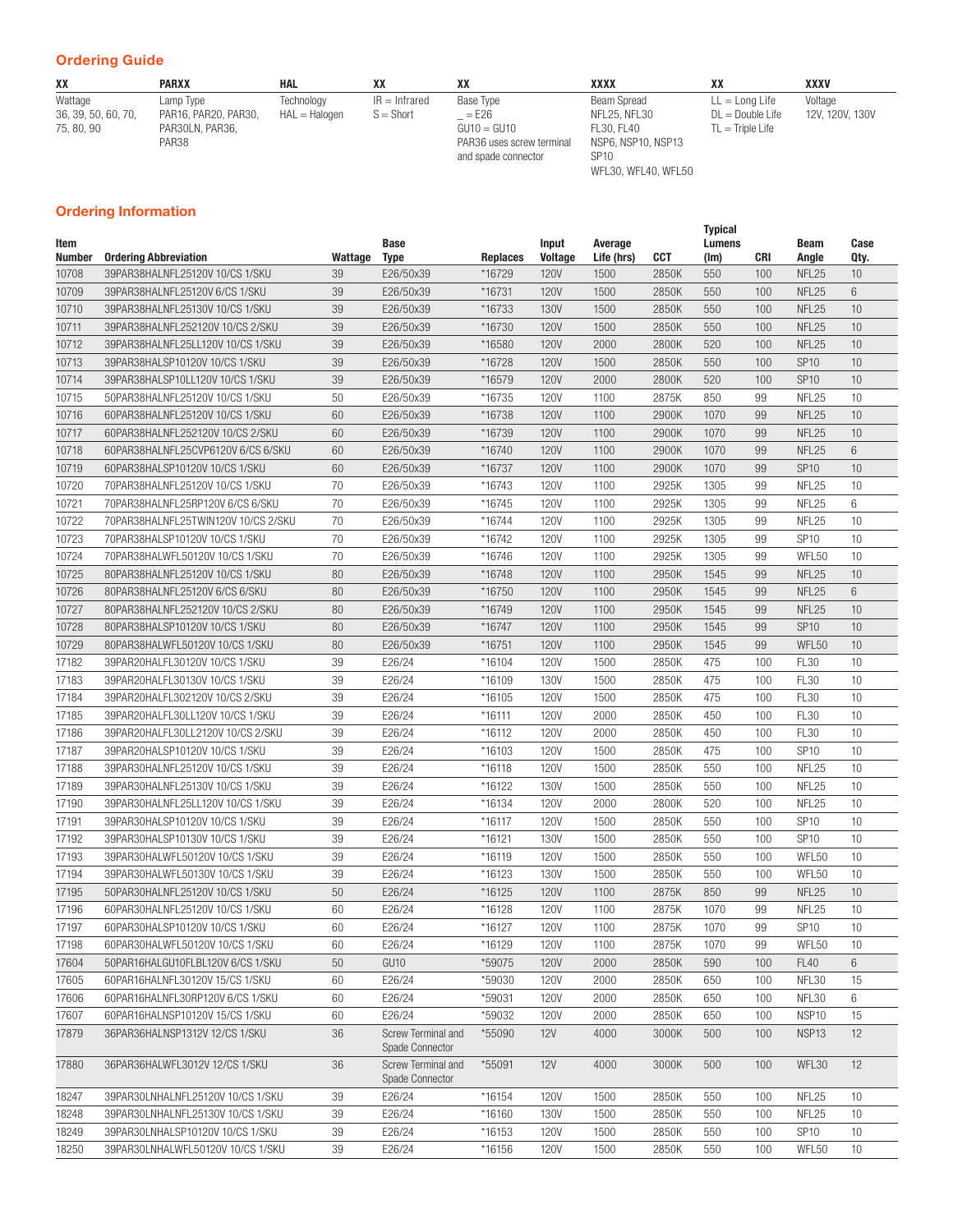## Ordering Information (continued)

| Item<br><b>Number</b> | <b>Ordering Abbreviation</b>            | Wattage | <b>Base</b><br><b>Type</b>            | <b>Replaces</b>          | <b>Input</b><br><b>Voltage</b> | Average<br>Life (hrs) | <b>CCT</b> | <b>Typical</b><br><b>Lumens</b><br>(lm) | <b>CRI</b>               | <b>Beam</b><br>Angle | Case<br>Qty.    |
|-----------------------|-----------------------------------------|---------|---------------------------------------|--------------------------|--------------------------------|-----------------------|------------|-----------------------------------------|--------------------------|----------------------|-----------------|
| 18251                 | 60PAR30LNHALNFL25 120V 10/CS 1/SKU      | 60      | E26/24                                | *16167                   | <b>120V</b>                    | 1100                  | 2900K      | 1070                                    | 99                       | NFL <sub>25</sub>    | 10              |
| 18252                 | 60PAR30LNHALSP10 120V 10/CS 1/SKU       | 60      | E26/24                                | *16166                   | <b>120V</b>                    | 1100                  | 2900K      | 1070                                    | 99                       | <b>SP10</b>          | 10              |
| 18253                 | 60PAR30LNHALWFL50 120V 10/CS 1/SKU      | 60      | E26/24                                | *16168                   | <b>120V</b>                    | 1100                  | 2900K      | 1070                                    | 99                       | WFL50                | 10              |
| 18254                 | 60PAR30LNHALWFL502 120V 10/CS 2/SKU     | 60      | E26/24                                | *16169                   | <b>120V</b>                    | 1100                  | 2900K      | 1070                                    | 99                       | WFL50                | 10              |
| 18255                 | 60PAR30LNHALWFL50CVP 6/CS 6/SKU         | 60      | E26/24                                | *16173                   | <b>120V</b>                    | 1100                  | 2900K      | 1070                                    | 99                       | WFL50                | 6               |
| *59036                | 75PAR16HALNSP10 120V 15/CS 1/SKU        | 75      | E26/24                                | $\overline{\phantom{0}}$ | <b>120V</b>                    | 2000                  | 2900K      | 900                                     | 100                      | NSP <sub>10</sub>    | 15              |
| *16110                | 39PAR20HALSP10DL 120V 10/CS 1/SKU       | 39      | E26 Medium                            | 50W                      | <b>120V</b>                    | 3000                  | 2800K      | 450                                     | 100                      | <b>SP10</b>          | 10              |
| *16115                | 39PAR20HALSSP10TL 120V 10/CS 1/SKU      | 39      | E26 Medium                            | 50W                      | <b>120V</b>                    | 4500                  | 2750K      | 475                                     | 99                       | <b>SP10</b>          | 10              |
| 16116                 | 39PAR20HALSFL30TL 120V 10/CS 1/SKU      | 39      | E26 Medium                            | 50W                      | <b>120V</b>                    | 4500                  | 2750K      | 475                                     | 99                       | <b>FL30</b>          | 10              |
| *16126                | 50PAR30HALSWFL50 120V 10/CS 1/SKU       | 50      | E26 Medium                            | 60W                      | <b>120V</b>                    | 1500                  | 2875K      | 850                                     | 99                       | WFL50                | 10              |
| *16152                | 50PAR30HALIRSNFL25TL 120V 10/CS 1/SKU   | 50      | E26 Medium                            | 75W                      | <b>120V</b>                    | 4500                  | 2800K      | 950                                     | 99                       | NFL <sub>25</sub>    | 10              |
| *16170                | 60PAR30LNHALSWFL50 120V 6/CS 1/SKU      | 60      | E26 Medium                            | <b>75W</b>               | <b>120V</b>                    | 1500                  | 2900K      | 1070                                    | 99                       | WFL50                | $6\phantom{1}$  |
| 16552                 | 39PAR30LNHALWFL50DL 120V 10/CS 1/SKU    | 39      | E26 Medium                            | 50W                      | <b>120V</b>                    | 3000                  | 2800K      | 520                                     | 100                      | WFL50                | 10              |
| *16567                | 50PAR30LNHALIRSWFL50TL 120V 10/CS 1/SKU | 50      | E26 Medium                            | <b>75W</b>               | <b>120V</b>                    | 4500                  | 2800K      | 950                                     | 99                       | WFL50                | 10              |
| *16590                | 70PAR38HALIRSP10DL 120V 10/CS 1/SKU     | 70      | E26 Medium                            | 90W                      | <b>120V</b>                    | 3000                  | 2875K      | 1305                                    | 100                      | <b>SP10</b>          | 10              |
| 16591                 | 70PAR38HALIRNFL25DL 120V 10/CS 1/SKU    | 70      | E26 Medium                            | 90W                      | <b>120V</b>                    | 3000                  | 2875K      | 1305                                    | 100                      | <b>FL25</b>          | 10              |
| *16592                | 70PAR38HALIRWFL50DL 120V 10/CS 1/SKU    | 70      | E26 Medium                            | 90W                      | <b>120V</b>                    | 3000                  | 2875K      | 1305                                    | 100                      | WFL50                | 10              |
| *16597                | 39PAR38HALSNFL25TL 120V 10/CS 1/SKU     | 39      | E26 Medium Skirted                    | 50W                      | <b>120V</b>                    | 4500                  | 2750K      | 530                                     | 99                       | NFL <sub>25</sub>    | 10              |
| *16633                | 39PAR38HALSP10DLTWIN 20/CS 2/SKU        | 39      | E26 Medium Skirted                    | 45W                      | <b>120V</b>                    | 3000                  | 2800K      | 520                                     | 100                      | <b>SP10</b>          | 20              |
| 16660                 | 90PAR38FLYRP 120V 6/CS 1/SKU            | 90      | E26 Medium                            | $\overline{\phantom{0}}$ | <b>120V</b>                    | 2500                  | Yellow     | $-$                                     | $\overline{a}$           | <b>FL30</b>          | 6               |
| 16661                 | 90PAR38FLRRP 120V 6/CS 1/SKU            | 90      | E26 Medium                            |                          | <b>120V</b>                    | 2500                  | Red        | $\overline{\phantom{0}}$                | $\overline{\phantom{0}}$ | <b>FL30</b>          | 6               |
| 16662                 | 90PAR38FLARP 120V 6/CS 1/SKU            | 90      | E26 Medium                            | $\overline{\phantom{0}}$ | <b>120V</b>                    | 2500                  | Amber      | $\overline{a}$                          | $\overline{\phantom{0}}$ | <b>FL30</b>          | 6               |
| 16663                 | 90PAR38FLBRP 120V 6/CS 1/SKU            | 90      | E26 Medium                            | $\overline{\phantom{a}}$ | <b>120V</b>                    | 2500                  | Blue       | $\overline{a}$                          | $\overline{\phantom{0}}$ | <b>FL30</b>          | 6               |
| 16665                 | 90PAR38FLGRP 120V 6/CS 1/SKU            | 90      | E26 Medium                            | $\overline{a}$           | <b>120V</b>                    | 2500                  | Green      | $\overline{\phantom{0}}$                | $\overline{a}$           | <b>FL30</b>          | 6               |
| 16732                 | 39PAR38HALSP10 130V 10/CS 1/SKU         | 39      | E26 Medium Skirted                    | 45W                      | <b>130V</b>                    | 1500                  | 2850K      | 550                                     | 100                      | <b>SP10</b>          | 10              |
| *55118                | 50PAR36HALNSP6 12V 12/CS 1/SKU          | 50      | Screw Terminal and<br>Spade Connector | $\qquad \qquad -$        | <b>12V</b>                     | 4000                  | 3000K      | 700                                     | 100                      | NSP6                 | 12              |
| *55157                | 90PAR38HALSNFL25 120V 10/CS 1/SKU       | 90      | E26 Medium Skirted                    | $\overline{\phantom{a}}$ | <b>120V</b>                    | 1500                  | 2950K      | 1790                                    | 99                       | NFL <sub>25</sub>    | 10              |
| *55158                | 90PAR38HALSNFL252 120V 10/CS 2/SKU      | 90      | E26 Medium Skirted                    | $\overline{\phantom{a}}$ | <b>120V</b>                    | 1500                  | 2950K      | 1790                                    | 99                       | NFL <sub>25</sub>    | 10              |
| *59020                | 50PAR16HALGU10FLCLAM120V 6/CS 1/SKU     | 50      | GU10                                  | $\overline{a}$           | <b>120V</b>                    | 1000                  | 2850K      | 400                                     | 100                      | <b>FL40</b>          | 6               |
| *59037                | 60PAR16HALNSP10RP 120V 6/CS 1/SKU       | 60      | E26 Medium                            | $\overline{\phantom{0}}$ | <b>120V</b>                    | 2000                  | 2850K      | 650                                     | 100                      | NSP <sub>10</sub>    | $6\overline{6}$ |
| *59038                | 60PAR16HALNFL30 130V 15/CS 1/SKU        | 60      | E26 Medium                            | $-$                      | <b>130V</b>                    | 2000                  | 2850K      | 650                                     | 100                      | NFL30                | 15              |
| 59042                 | 75PAR16HALNFL30 130V 15/CS 1/SKU        | 75      | E26 Medium                            | $\equiv$                 | <b>130V</b>                    | 2000                  | 2900K      | 900                                     | 100                      | NFL30                | 15              |
| 59044                 | 75PAR16HALNSP10 130V 15/CS 1/SKU        | 75      | E26 Medium                            | $\overline{\phantom{a}}$ | <b>130V</b>                    | 2000                  | 2900K      | 900                                     | 100                      | NSP <sub>10</sub>    | 15              |
| *59076                | 35PAR16HALGU10FLBL 120V 6/CS 1/SKU      | 35      | GU <sub>10</sub>                      | $\overline{\phantom{0}}$ | <b>120V</b>                    | 3000                  | 2750K      | 280                                     | 100                      | <b>FL30</b>          | 6               |
| *59095                | 35PAR16HALFLSBL120V 6/CS 1/SKU          | 35      | E26                                   | $\overline{\phantom{0}}$ | <b>120V</b>                    | 2000                  | 2750K      | 300                                     | 100                      | <b>FL35</b>          | $6\phantom{1}$  |
| *59094                | 50PAR16HALFLSBL120V 6/CS 1/SKU          | 50      | E26                                   | $\overline{\phantom{0}}$ | <b>120V</b>                    | 2000                  | 2800K      | 450                                     | 100                      | <b>FL35</b>          | 6               |

\*Once inventory is depleted, NAED will be obsolete.